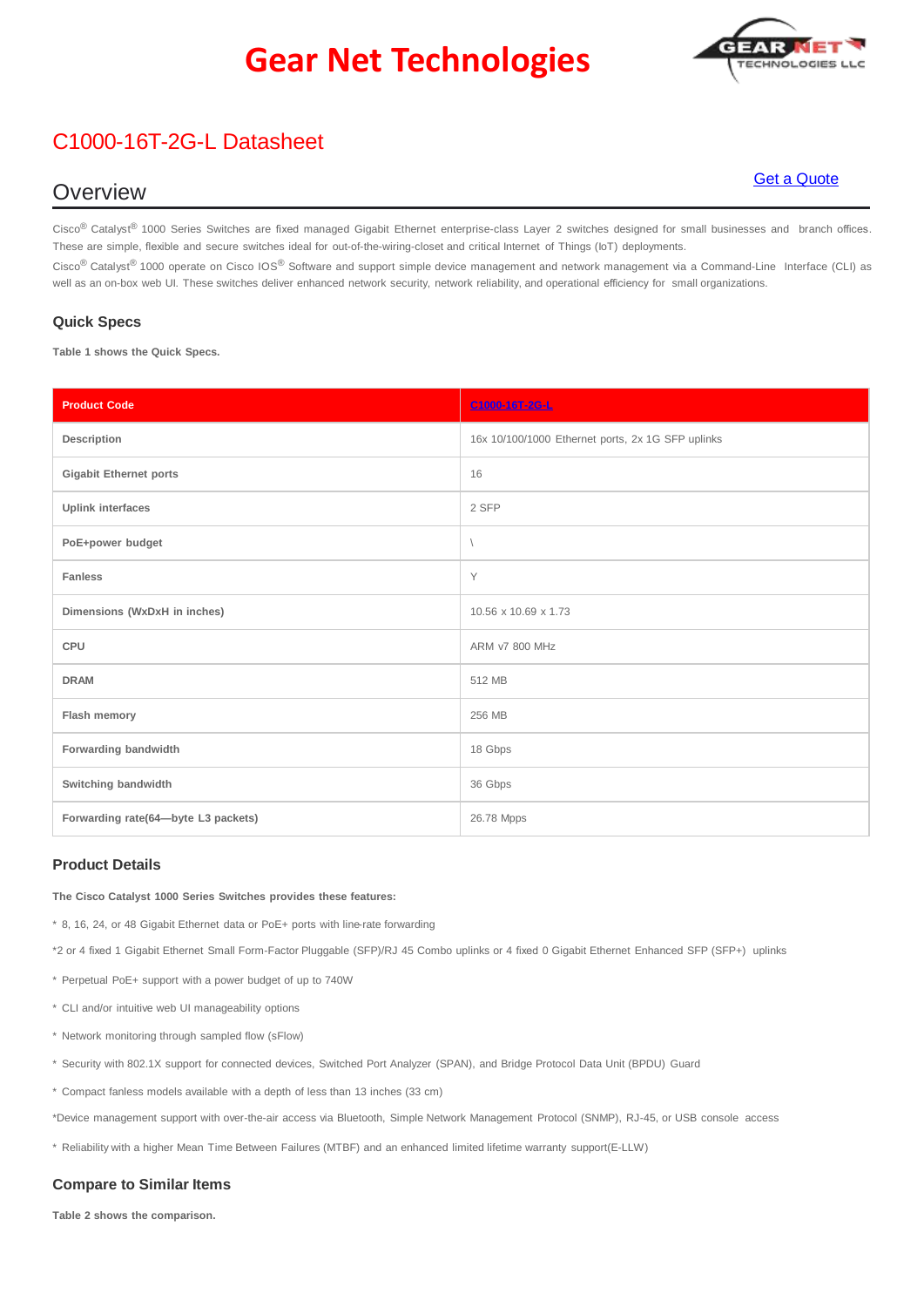| <b>Product Code</b>                       | C1000-16T-E-2G-L                                                            | C1000-16P-2G-L                                                                         | C1000-16P-E-2G-L                                                                                        | C1000-16T-2G-L                                          | C1000-16FP-2G-L                                                                        |
|-------------------------------------------|-----------------------------------------------------------------------------|----------------------------------------------------------------------------------------|---------------------------------------------------------------------------------------------------------|---------------------------------------------------------|----------------------------------------------------------------------------------------|
| <b>Description</b>                        | 16x 10/100/1000<br>Ethernet ports, 2x 1G<br>SFP uplinks with<br>external PS | 16x 10/100/1000<br>Ethernet PoE+ ports<br>and 120W PoE<br>budget, 2x 1G SFP<br>uplinks | 16x 10/100/1000<br>Ethernet PoE+ ports and<br>120W PoE budget, 2x 1G<br>SFP uplinks with external<br>PS | 16x 10/100/1000<br>Ethernet ports, 2x 1G<br>SFP uplinks | 16x 10/100/1000<br>Ethernet PoE+<br>ports and 240W<br>PoE budget, 2x<br>1G SFP uplinks |
| <b>Gigabit Ethernet</b><br>ports          | 16                                                                          | 16                                                                                     | 16                                                                                                      | 16                                                      | 16                                                                                     |
| <b>Uplink interfaces</b>                  | 2 SFP                                                                       | 2 SFP                                                                                  | 2 SFP                                                                                                   | 2 SFP                                                   | 2 SFP                                                                                  |
| PoE+power budget                          | $\sqrt{2}$                                                                  | <b>120W</b>                                                                            | <b>120W</b>                                                                                             | $\sqrt{2}$                                              | 240W                                                                                   |
| <b>Fanless</b>                            | Y                                                                           | Y                                                                                      | Y                                                                                                       | Y                                                       | Y                                                                                      |
| Dimensions (WxDxH<br>in inches)           | 10.56 x 8.26 x 1.73                                                         | 10.56 x 11.69 x 1.73                                                                   | 10.56 x 8.26x 1.73                                                                                      | 10.56 x 10.69 x 1.73                                    | 10.56 x 12.14 x<br>1.73                                                                |
| CPU                                       | <b>ARM v7 800 MHz</b>                                                       | <b>ARM v7 800 MHz</b>                                                                  | <b>ARM v7 800 MHz</b>                                                                                   | <b>ARM v7 800 MHz</b>                                   | <b>ARM v7 800 MHz</b>                                                                  |
| <b>DRAM</b>                               | 512 MB                                                                      | 512 MB                                                                                 | 512 MB                                                                                                  | 512 MB                                                  | 512 MB                                                                                 |
| Flash memory                              | 256 MB                                                                      | 256 MB                                                                                 | 256 MB                                                                                                  | 256 MB                                                  | 256 MB                                                                                 |
| Forwarding<br>bandwidth                   | 18 Gbps                                                                     | 18 Gbps                                                                                | 18 Gbps                                                                                                 | 18 Gbps                                                 | 18 Gbps                                                                                |
| Switching<br>bandwidth                    | 36 Gbps                                                                     | 36 Gbps                                                                                | 36 Gbps                                                                                                 | 36 Gbps                                                 | 36 Gbps                                                                                |
| Forwarding<br>rate(64-byte L3<br>packets) | 26.78 Mpps                                                                  | 26.78 Mpps                                                                             | 26.78 Mpps                                                                                              | 26.78 Mpps                                              | 26.78 Mpps                                                                             |

### **Get More Information**

Do you have any question about the C1000-16T-2G-L? Contact us now

via **[Live Chat](https://gntme.com/)** or**[sales@gntme.com.](mailto:sales@gntme.com)**

### Want to Buy

[Order](https://gntme.com/c1000-16t-2g-l-2/) [Now](https://gntme.com/c1000-16t-2g-l-2/) Get [a](https://gntme.com/c1000-16t-2g-l-2/) [Quote](https://gntme.com/c1000-16t-2g-l-2/)

## Why Gntme.com

As a leading network hardware supplier, Gntme.com focuses on original new ICT equipment of Cisco, Huawei, HPE, Dell, Hikvision, Juniper, Fortinet, etc.